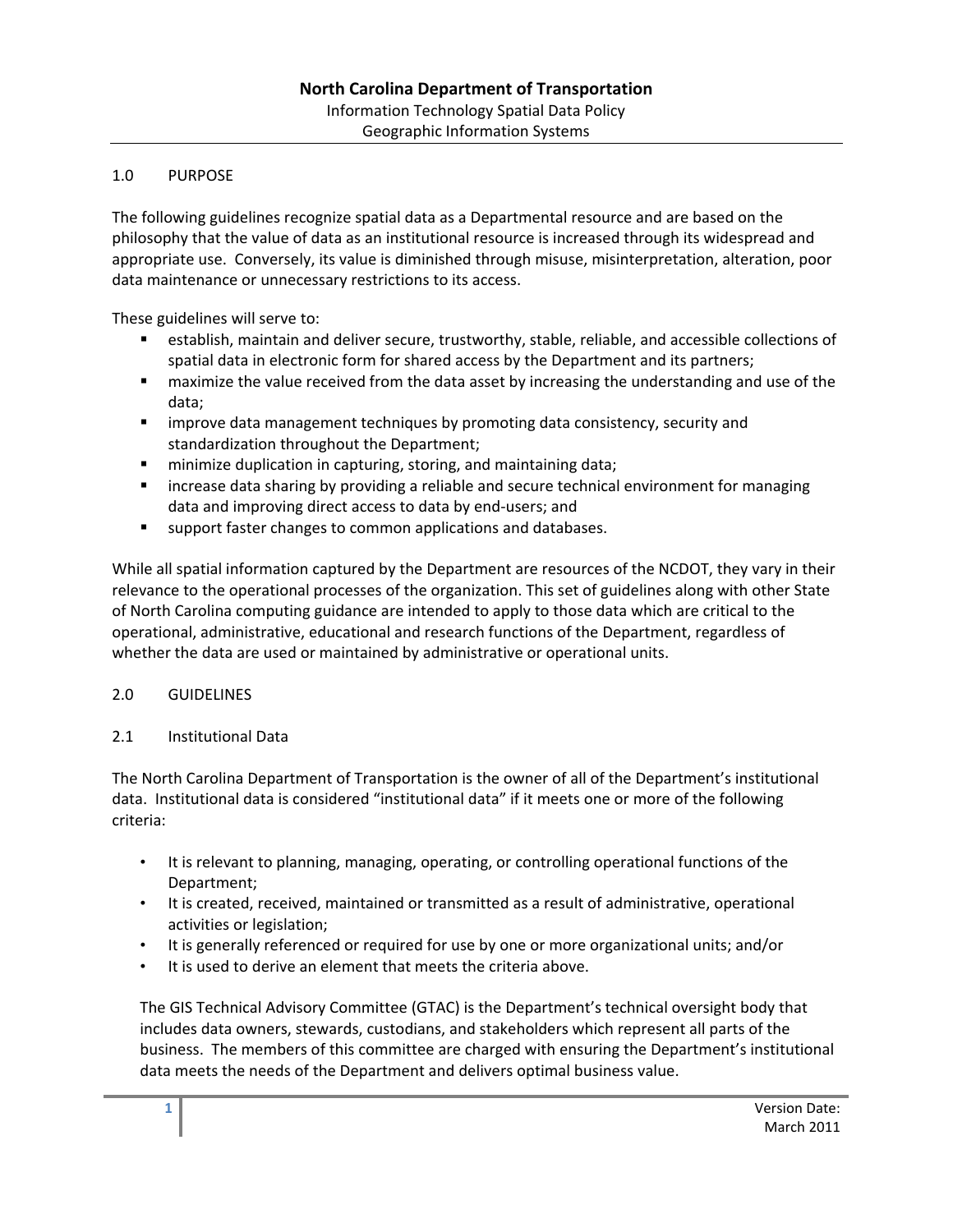The GTAC proactively participates in the recommendation and implementation of GIS policy and direction, provides a forum for GIS cooperative effort and information exchange, promotes the effective and efficient use of GIS resources, acts as a primary advisory body to the GIS Steering Committee, and takes the lead in conducting periodic GIS Strategic Plan reviews.

### 2.2 Roles

Below are the responsibilities, by role, of the Department as it pertains to spatial information:

The *Data Owner* is an individual or group within the business with functional area authority who is responsible for making decisions concerning the use of the datasets. The Data owner may provide analog or digital raw data from the output of a business process as input for other processes. The Data owner is tasked with the management of spatial datasets. This role is ultimately accountable for the quality of the dataset, including such items as accuracy, timeliness, and completeness. Data owners understand the business use, issues, and concerns of the datasets they manage. This includes activities such as data conversion, data updating, metadata creation, QA/QC and data distribution. In any given situation, the Data owner may delegate any of the responsibilities described above to the *Data Steward*.

*Data Stewards* understand the business use, issues, and concerns of the datasets they manage on behalf of the Data Owner. This includes activities such as data conversion, data updating, metadata creation, QA/QC and data distribution. The Data Steward's roles and responsibilities are defined per agreement between the Data Owner and Data Steward and may include any or all of the Data Owner's responsibilities. However, the Data Owner maintains accountability and authority for the decisions and actions relevant to their dataset.

The *Data Custodian* manages the Enterprise storage and delivery of data provided by Data Owner/Steward. Their responsibilities include ensuring the security, integrity, and availability of the data.

A *Data Stakeholder* is any individual or organization, inside or outside of NCDOT, with an interest or share in the use or creation of NCDOT spatial data.

# 2.3 Data Validation and Correction

The *data owner* is responsible for data integrity, for responding to questions about the accuracy of the data and for correcting inconsistencies, if necessary.

Any *data stakeholder* can question the validity of any data element. The *data stakeholder* has the responsibility to help correct the problem by supplying as much detailed information as available, sufficient to permit understanding and diagnosis of the problem.

Upon written identification and notification of erroneous data, corrective measures should be taken as soon as possible to:

- Correct the cause of the erroneous data.
- Correct the data in the official storage location.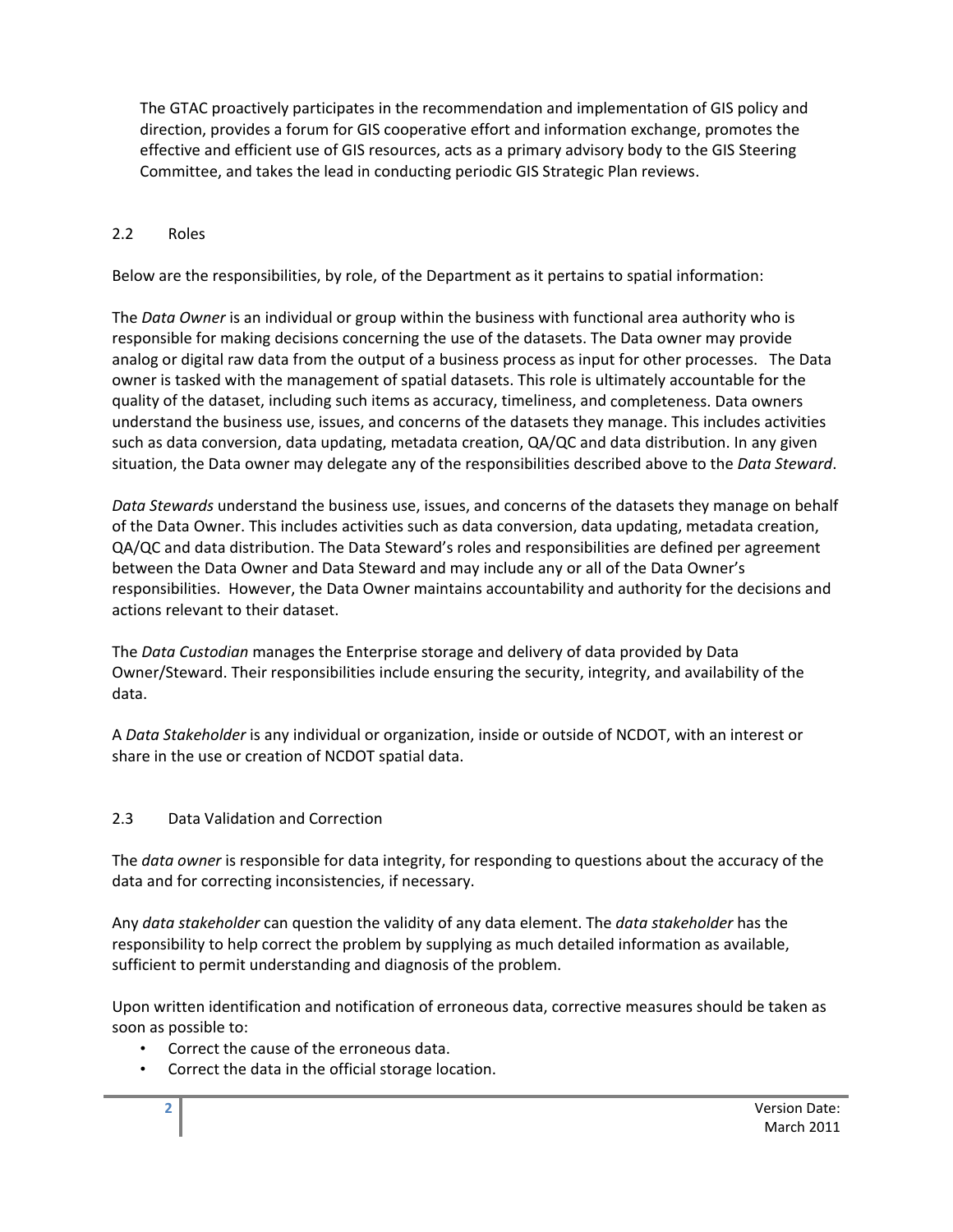• Notify users who have received or have accessed erroneous data (depending upon the type of data or the extent of error).

## 2.4 Data Storage

Data element names, formats, and codes should be consistent across all applications which use the data and consistent with the Geospatial Data Standards.

Archiving requirements and strategies for storing and preserving historical data should be determined for each data element by the *Data Owner* in accordance with State requirements and each Data Owner's documented retention schedule.

### 2.5 Spatial Data Access

The following philosophies should guide decisions about access to and protection of institutional data:

- the value of data as an institutional resource is increased through its widespread and appropriate use to enhance administrative and operational effectiveness; its value is diminished through misuse, misinterpretation, alteration, poor data maintenance or unnecessary restrictions to its access.
- the level of protection, including access control, applied to institutional data should correspond to their sensitivity and their criticality to the mission of the Department; this will ensure that selected security strategies are adequate to the level of risk without being overly restrictive or burdensome.

The *Data owner* is responsible for identifying those to have access to institutional data under their purview. Requests to access data that are denied may be appealed through the organizational chain of command.

The *Data Stakeholders will* be responsible for their use and interpretation of the data which they access.

### 2.6 Spatial Data Documentation

Documentation of metadata is the ultimate responsibility of the *Data Owner* and shall adhere to the NCDOT Metadata Standard.

Spatial data elements should follow the Department's Naming Standards. The standards consist of rules for defining, documenting, and naming data, which may include, but are not limited to:

- **Guidelines for defining data elements**
- **Major classifications of data**
- **Standard syntax for naming data**
- Suggested formats for data
- **Approved abbreviations**
- Guidelines for using standards and enforcing their use